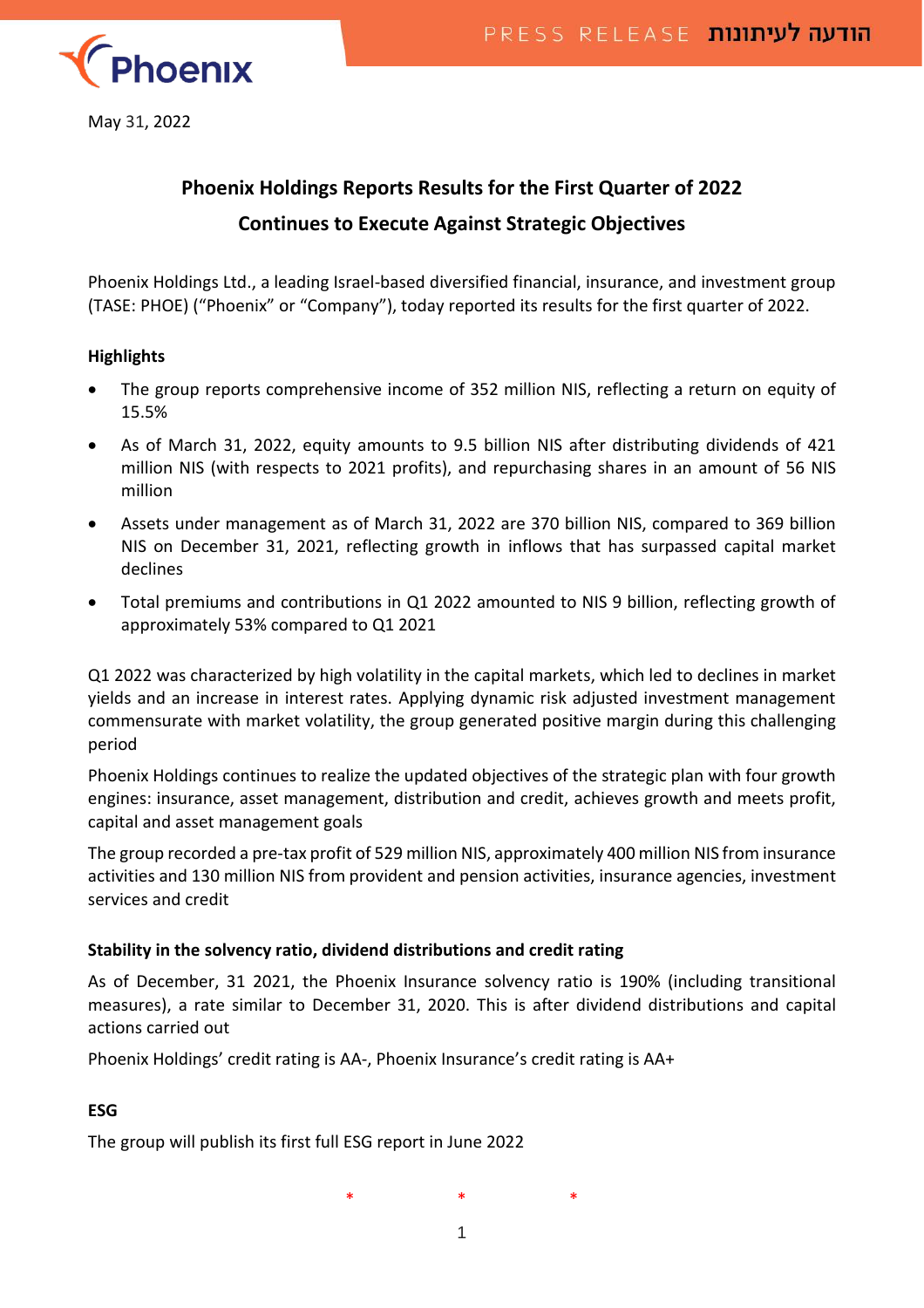

#### **Eyal Ben Simon, CEO of Phoenix Holdings:**

"Phoenix Holdings continues to consistently and successfully execute its strategic plan. The total profit and return on equity reported this quarter are the result of structural and business changes that we have made that greatly improve the optimization of capital, and attest to close control as well as adherence to the efficiency indicators of each of the group's activities.

The Phoenix group is focused on continuing to cultivate relationships with its clients while also increasing the client base in all activities by investing in technological infrastructure, high quality service and strong investment management. Being an attractive choice for clients has led to consistent growth, and along with the group's extensive activities base, constitutes a significant competitive advantage in a changing market environment.

Phoenix Holdings is well positioned for the current macro conditions by setting up deep infrastructure (people and technology) and by a significantly strengthening the group's financial resilience. Looking ahead and against the backdrop of the strong Israeli economy, we are well prepared to take advantage of the opportunities that this period may present.

In 2022, Phoenix Holdings will distribute dividends to its shareholders semiannually, based on 30% of the annual comprehensive income. For the first time, Phoenix will separate the buyback program from the cash dividend to be distributed. We continue rapid execution of the strategic plan in order to meet the objectives we have set and to ensure the continuous value creation for the Company's shareholders.

The Phoenix wishes to thank all its employees, as well as our business partners, for their contributions to the group's success."

\* \* \* \* \*

Phoenix Holdings reports its financial results for the Q1 2022 reflecting the continued execution of the strategic plan. The Group reports a total profit of 352 million NIS, reflecting return on capital of 15.5%, and a total of 370 billion NIS in assets under management.

The Group recently increased the targets of the strategic plan, and it reports that Q1 2022 highlights continued growth in activities with high returns on equity as well as the strengthening of operational efficiency and optimization of the capital structure.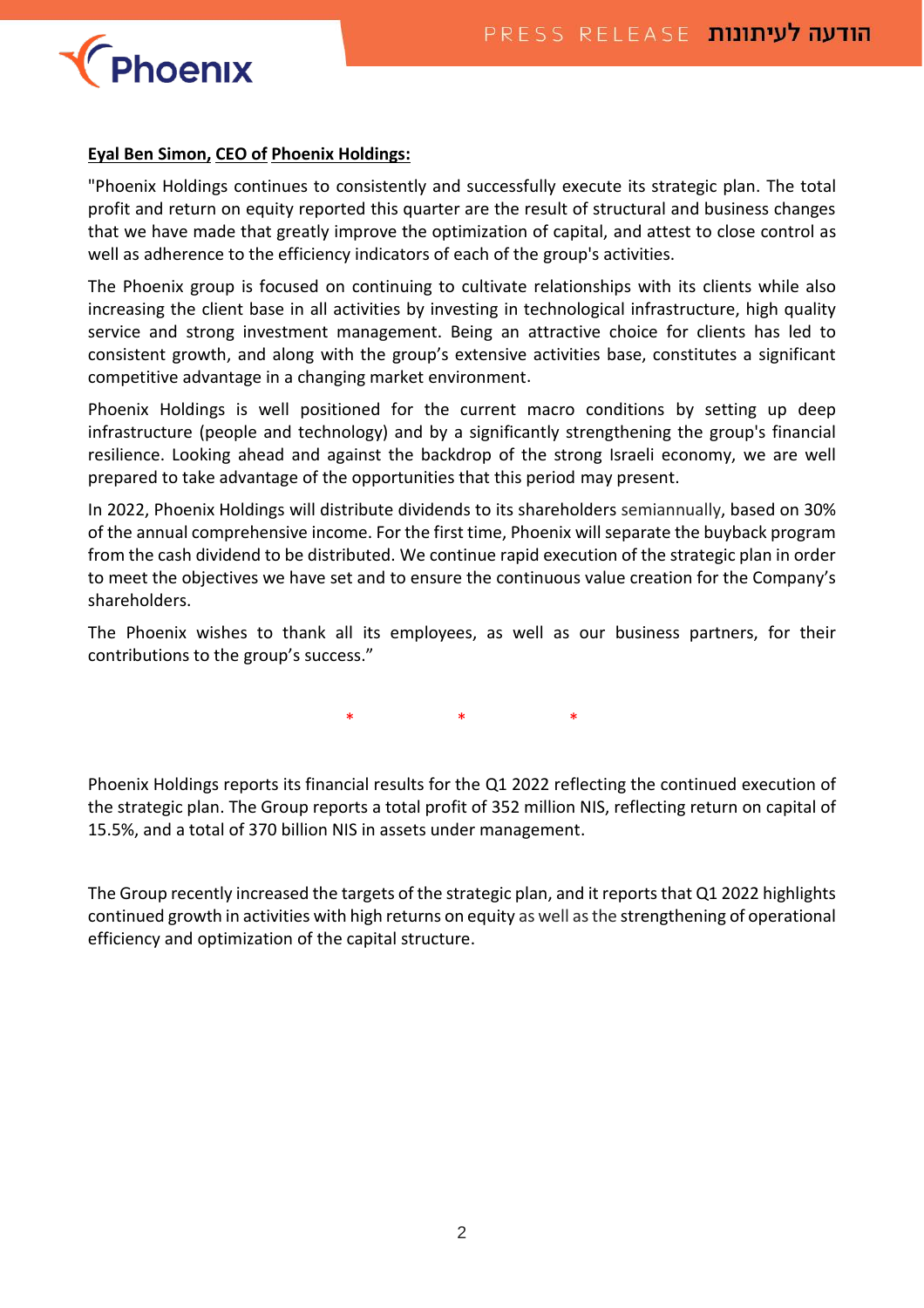



#### Company's operating results by sectors for the first quarter of 2022



# Company's pre-tax profit sources for the first quarter of 2022

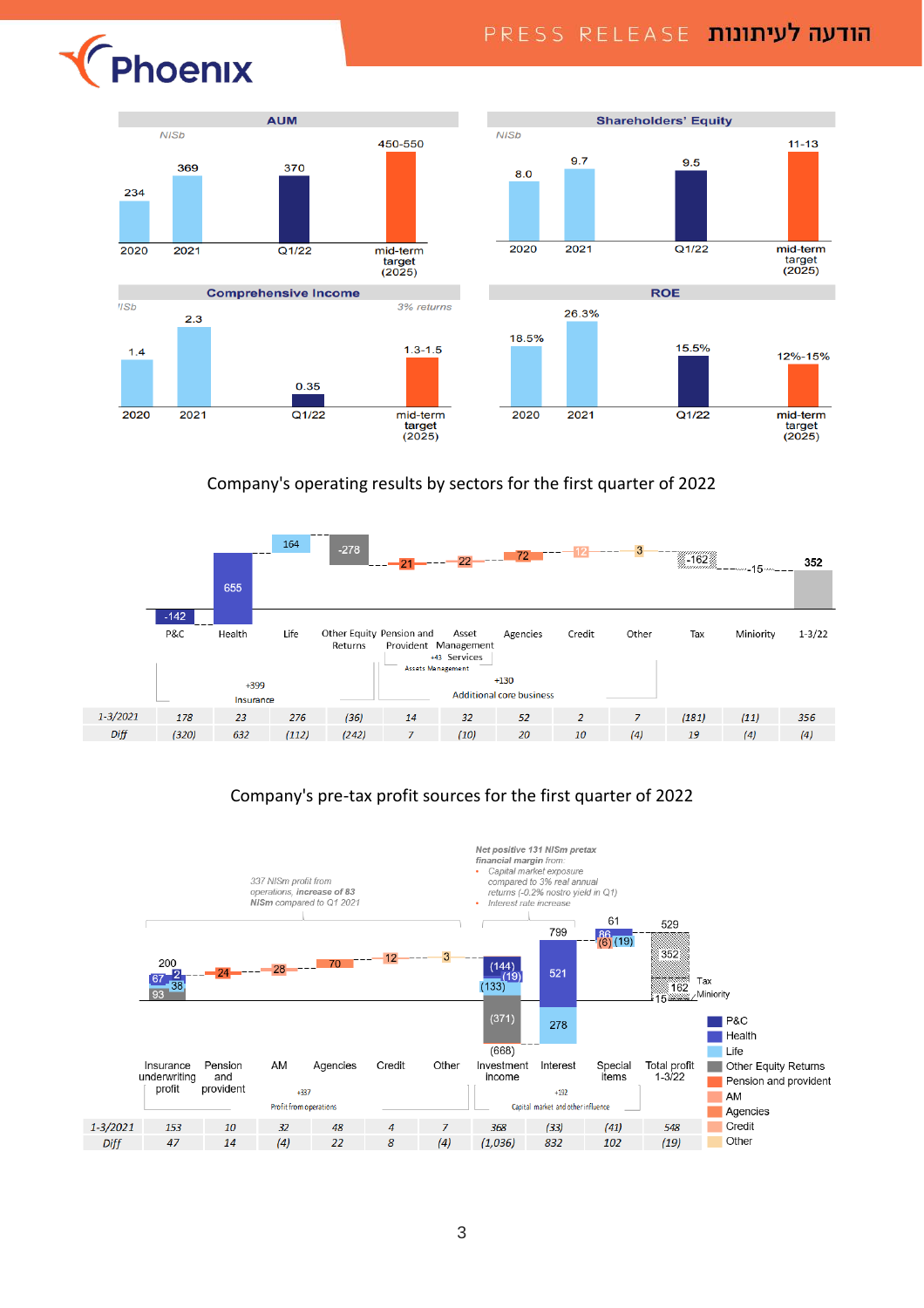

### The following are highlights from the Q1 2022 financial statements:

#### **Comprehensive income to shareholders**:

The total comprehensive income to shareholders in Q1 2022 amounts to **352** million NIS, reflecting a return on equity to shareholders of **15.5%**. The profit in Q1 2021 was similar and amounted to 356 million NIS.

#### **Shareholders' equity and solvency ratio**:

The equity attributable to the company's shareholders amounts to approximately **9.5** billion NIS as of March 31, 2022.

Phoenix Insurance published a Solvency II ratio as of December 31, 2021, of 190% with transitional measures. This ratio includes events after the reporting period which includes dividends from Phoenix Insurance to the Company, the issuance of a tier 2 capital instrument and the transfer of Phoeniclass (49%) within the Phoenix group. The medium-term solvency target for Phoenix Insurance is in the range of 150%-170%.

#### **The impact of the interest rate increase and the capital markets:**

The group was prepared for changes in the macro conditions and current challenges in the capital markets, and reports a contribution of 131 million NIS to pre-tax profit, resulting from the net effect of the increase in interest rates and the decline in the capital markets.

The effect of increased interest rates amounted to a positive total of 799 million NIS. The negative return on Nostro investments was only (0.2%). From this return an annual real return of 3% and variable fees calculated based on the same annual real return, were transferred (deducted) to the underwriting profit, so that the total negative impact of the capital markets, after the aforementioned deduction, was 668 million NIS.

#### **Premiums and contributions:**

Premiums and contributions in Q1 2022 totaled **9** billion NIS compared to approximately 5.9 billion NIS in the Q1 2021, an increase of over **53%**.

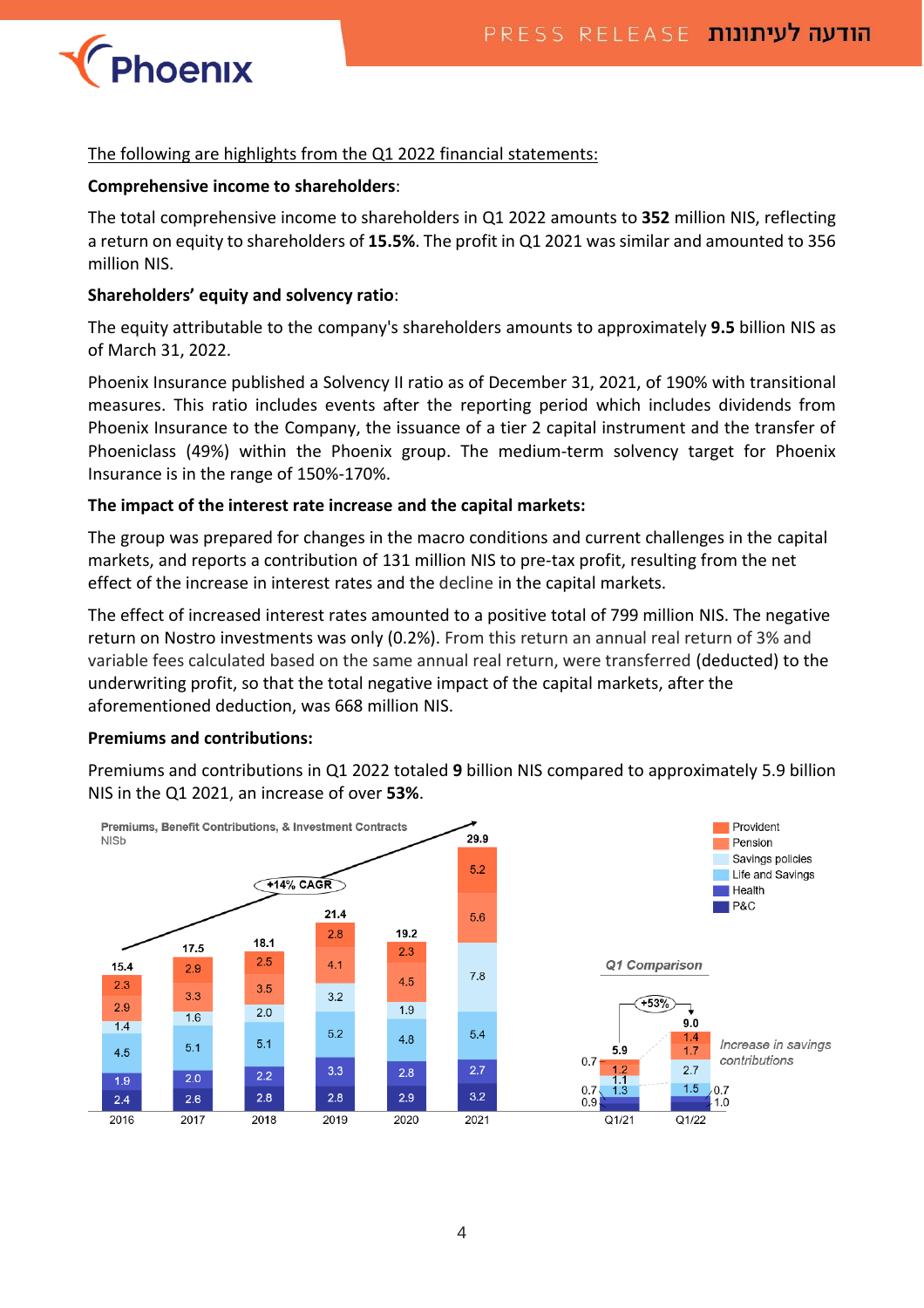# Phoenix

#### **Improving and creating value in portfolio companies –**

As part of the Group's capital management strategy, the group transferred capital rights of investee company Phoeniclass from the Company to Phoenix insurance, unlocking a pre-tax profit of 99 million NIS, which also positively affected the solvency ratio by approximately 1%.

#### **Investment in innovation –**

Phoenix Holdings consistently invests in innovation and digitization as part of focusing on client needs and maintaining a high standard of service. Investment in advanced technology and data capabilities provides the group with analytics and measurement tools to ensure operational efficiency and ongoing improvement of performance. To that end, the group appointed a Chief Data Officer and the Company has increased its efficiency by consolidating the provident and pension operations.

#### **Financial strength:**

Phoenix Holdings' credit rating is AA-, while Phoenix Insurance's credit rating is AA+. The group has financial flexibility and a high liquidity profile.

\* \* \* \* \*

The following are the main financial results of the Group's activity segments:

**(For more details regarding changes in financial results, see the Financial Statements and investor presentation)**

# **P&C segment:**

The total pre-tax loss in Q1 2022 reached **142** million NIS, compared to a total pre-tax profit of 178 million NIS in the corresponding period. The decrease in profit is attributed mainly to the increase in severity and frequency in claims in the casco line of business and capital markets negative effect. The Phoenix has made relevant adjustments including full implementation of its advanced data model.

**Health insurance segment** (including long-term care insurance, medical expense insurance, travel abroad, foreign workers):

The total pre-tax profit for Q1 2022 reached **655** million NIS, compared to a profit of 23 million NIS in the corresponding period. The increase in profit is attributed mainly to the increase in the freerisk interest rate resulting in decrease in reserves which was offset by the capital markets negative effect.

#### **Life insurance segment**:

The total **pre-tax** profit for Q1 2022 reached **164** million NIS, compared to a profit of 276 million NIS in the corresponding period. The decrease in the profit is attributed mainly to the capital markets negative effect and the inability to collect variable management fees which was offset by the increase in the free-risk interest rate resulting in decrease in reserves.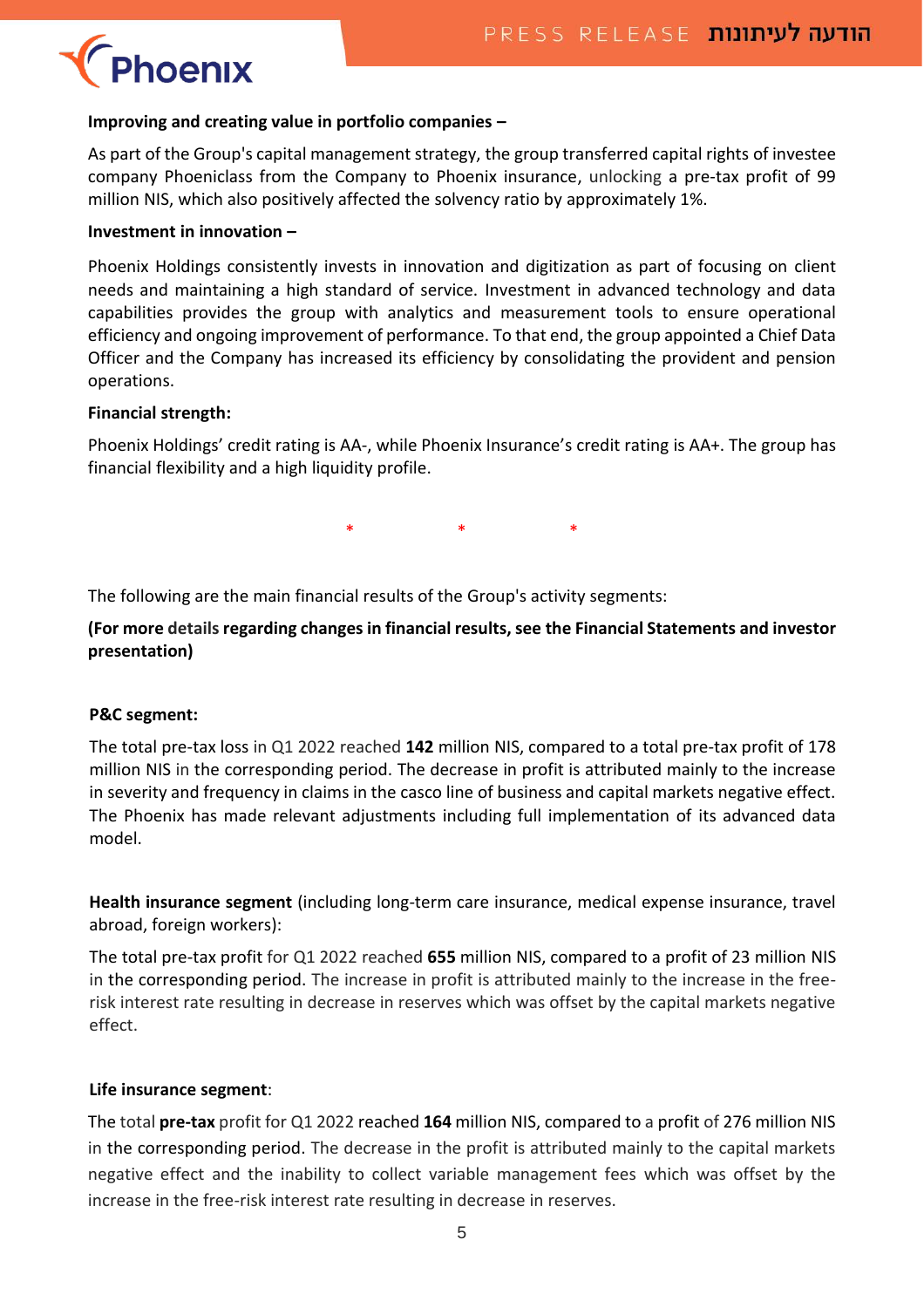# **Phoenix**

As of March 31, 2022, the total effect of the decrease in OPM portfolio results in inability to collect management fees in the future of approximately 113 million NIS before tax (as of report publication date approximately 340 million NIS before tax).

# **Asset management - provident and pension funds segment**:

The total pre-tax profit for Q1 2022 reached **21** million NIS, compared to 14 million NIS in the corresponding period.

# **Asset management – investment services segment** (including Excellence):

The total pre-tax profit for Q1 2022 reached **22** million NIS, compared to 32 million NIS in the corresponding period. The decrease in profit is attributed mainly to the increase in acquisition costs as a result of the growth strategy in the brokerage private customers portfolio and zero management fees in ETFs.

**The insurance agency segment** (including the activities of the arrangement agencies and other unified insurance agencies):

The total pre-tax profit for Q1 2022 reached **72** million NIS, compared to a profit of 52 million NIS in the corresponding period. The increase in profit is attributed mainly to the continued organic growth along with implementing agencies and operations acquisition strategy.

# **The credit segment** (including Gama):

The total pre-tax profit for Q1 2022 reached 12 million NIS, compared to NIS 2 million in the corresponding period. The increase in profit is attributed mainly to the continued organic growth.

**Other segments** (including activity segments that do not meet the quantitative threshold for reporting):

The total pre-tax profit for Q1 2022 amounted to **3** million NIS, compared to a pre-tax profit of 7 million NIS in the corresponding period.

# **Other capital gains segment**:

The total pre-tax loss for Q1 2022 amounted to 278 million NIS, compared to a pre-tax loss of 36 million NIS in the corresponding period. The decrease in profit is attributed mainly to the capital markets negative effect.

\* \* \*

# **Conference Call Information**

Phoenix Holdings will hold a conference call on Tuesday, May 31, 2022 at 1pm local time in Hebrew and at 5pm local time / 3pm UK / 10am ET in English, and has published dial-in details and the presentation through the Tel Aviv Stock Exchange website.